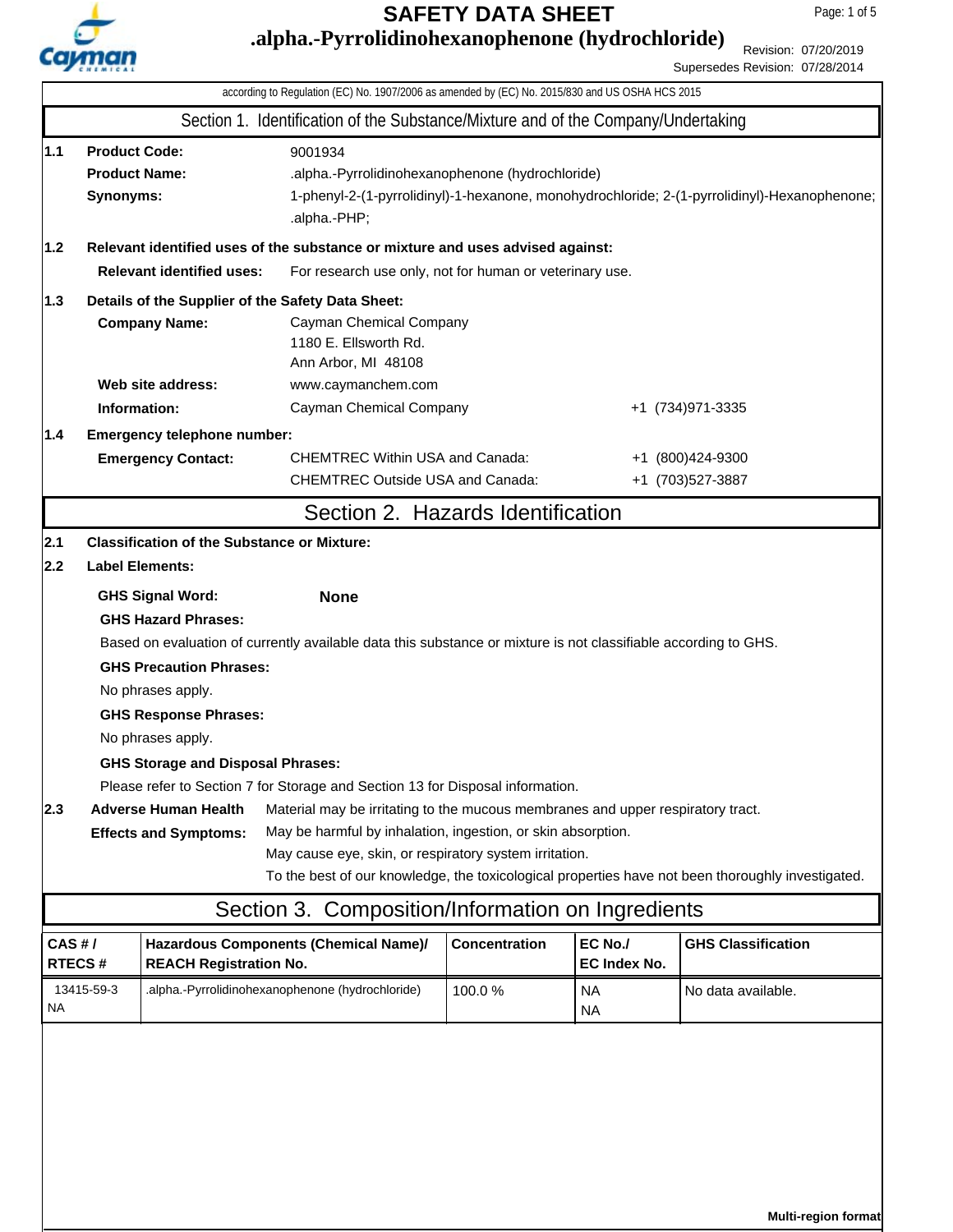

## **.alpha.-Pyrrolidinohexanophenone (hydrochloride)**

Revision: 07/20/2019 Supersedes Revision: 07/28/2014

|     |                                                                                                                    | Section 4. First Aid Measures                                                                                                                                                                                     |  |  |  |
|-----|--------------------------------------------------------------------------------------------------------------------|-------------------------------------------------------------------------------------------------------------------------------------------------------------------------------------------------------------------|--|--|--|
| 4.1 | <b>Description of First Aid</b>                                                                                    |                                                                                                                                                                                                                   |  |  |  |
|     | <b>Measures:</b>                                                                                                   |                                                                                                                                                                                                                   |  |  |  |
|     | In Case of Inhalation:                                                                                             | Remove to fresh air. If not breathing, give artificial respiration or give oxygen by trained personnel.<br>Get immediate medical attention.                                                                       |  |  |  |
|     | In Case of Skin Contact:                                                                                           | Immediately wash skin with soap and plenty of water for at least 15 minutes. Remove contaminated<br>clothing. Get medical attention if symptoms occur. Wash clothing before reuse.                                |  |  |  |
|     | In Case of Eye Contact:                                                                                            | Hold eyelids apart and flush eyes with plenty of water for at least 15 minutes. Have eyes examined<br>and tested by medical personnel.                                                                            |  |  |  |
|     | In Case of Ingestion:                                                                                              | Wash out mouth with water provided person is conscious. Never give anything by mouth to an<br>unconscious person. Get medical attention. Do NOT induce vomiting unless directed to do so by<br>medical personnel. |  |  |  |
|     |                                                                                                                    | Section 5. Fire Fighting Measures                                                                                                                                                                                 |  |  |  |
| 5.1 | <b>Suitable Extinguishing</b>                                                                                      | Use alcohol-resistant foam, carbon dioxide, water, or dry chemical spray.                                                                                                                                         |  |  |  |
|     | Media:                                                                                                             | Use water spray to cool fire-exposed containers.                                                                                                                                                                  |  |  |  |
|     | Media:                                                                                                             | Unsuitable Extinguishing A solid water stream may be inefficient.                                                                                                                                                 |  |  |  |
| 5.2 | Flammable Properties and No data available.<br>Hazards:                                                            |                                                                                                                                                                                                                   |  |  |  |
|     |                                                                                                                    | No data available.                                                                                                                                                                                                |  |  |  |
|     | Flash Pt:                                                                                                          | No data.                                                                                                                                                                                                          |  |  |  |
|     | <b>Explosive Limits:</b>                                                                                           | UEL: No data.<br>LEL: No data.                                                                                                                                                                                    |  |  |  |
|     | <b>Autoignition Pt:</b>                                                                                            | No data.                                                                                                                                                                                                          |  |  |  |
| 5.3 |                                                                                                                    | Fire Fighting Instructions: As in any fire, wear self-contained breathing apparatus pressure-demand (NIOSH approved or<br>equivalent), and full protective gear to prevent contact with skin and eyes.            |  |  |  |
|     |                                                                                                                    | Section 6. Accidental Release Measures                                                                                                                                                                            |  |  |  |
| 6.1 | <b>Protective Precautions,</b>                                                                                     | Avoid raising and breathing dust, and provide adequate ventilation.                                                                                                                                               |  |  |  |
|     |                                                                                                                    | Protective Equipment and As conditions warrant, wear a NIOSH approved self-contained breathing apparatus, or respirator,                                                                                          |  |  |  |
|     | <b>Emergency Procedures:</b>                                                                                       | and appropriate personal protection (rubber boots, safety goggles, and heavy rubber gloves).                                                                                                                      |  |  |  |
| 6.2 | Environmental<br><b>Precautions:</b>                                                                               | Take steps to avoid release into the environment, if safe to do so.                                                                                                                                               |  |  |  |
| 6.3 |                                                                                                                    | Methods and Material For Contain spill and collect, as appropriate.                                                                                                                                               |  |  |  |
|     | Containment and Cleaning Transfer to a chemical waste container for disposal in accordance with local regulations. |                                                                                                                                                                                                                   |  |  |  |
|     | Up:                                                                                                                |                                                                                                                                                                                                                   |  |  |  |
|     |                                                                                                                    | Section 7. Handling and Storage                                                                                                                                                                                   |  |  |  |
| 7.1 |                                                                                                                    | Precautions To Be Taken Avoid breathing dust/fume/gas/mist/vapours/spray.                                                                                                                                         |  |  |  |
|     | in Handling:                                                                                                       | Avoid prolonged or repeated exposure.                                                                                                                                                                             |  |  |  |
| 7.2 |                                                                                                                    | Precautions To Be Taken Keep container tightly closed.                                                                                                                                                            |  |  |  |
|     | in Storing:                                                                                                        | Store in accordance with information listed on the product insert.                                                                                                                                                |  |  |  |
|     |                                                                                                                    | Section 8. Exposure Controls/Personal Protection                                                                                                                                                                  |  |  |  |
| 8.1 | <b>Exposure Parameters:</b>                                                                                        |                                                                                                                                                                                                                   |  |  |  |
|     |                                                                                                                    |                                                                                                                                                                                                                   |  |  |  |

**Multi-region format**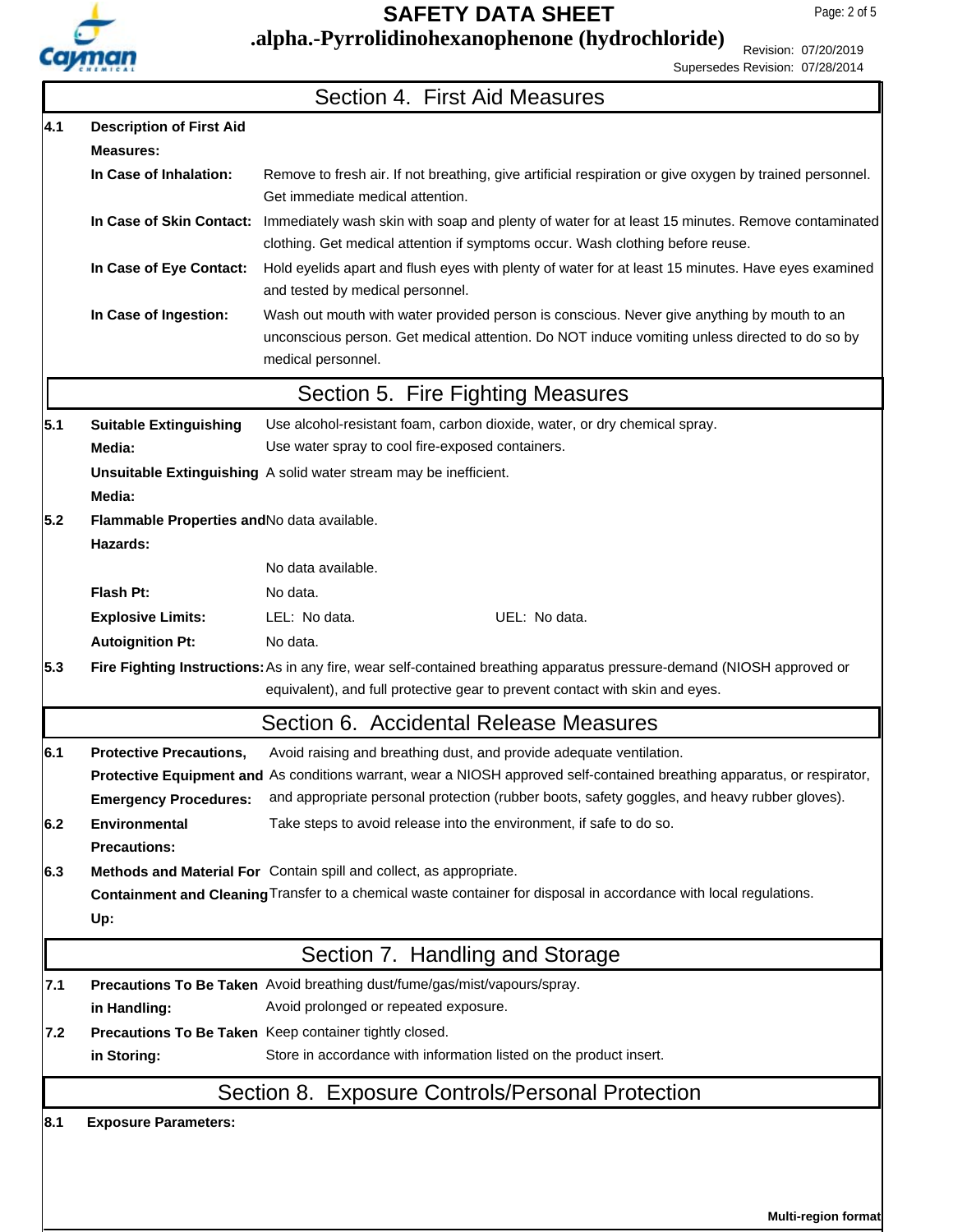

Revision: 07/20/2019 **.alpha.-Pyrrolidinohexanophenone (hydrochloride)**

Supersedes Revision: 07/28/2014 **8.2.1 Respiratory Equipment** NIOSH approved respirator, as conditions warrant. **(Specify Type): Eye Protection:** Safety glasses **Protective Gloves:** Compatible chemical-resistant gloves **Other Protective Clothing:**Lab coat Use process enclosures, local exhaust ventilation, or other engineering controls to control airborne levels below recommended exposure limits. **Engineering Controls (Ventilation etc.):** Work/Hygienic/Maintenan Do not take internally. Facilities storing or utilizing this material should be equipped with an eyewash and a safety shower. Wash thoroughly after handling. **ce Practices:** No data available. **8.2 Exposure Controls: 8.2.2 Personal protection equipment:** Section 9. Physical and Chemical Properties Physical States: [ ] Gas [ ] Liquid [ X ] Solid **Melting Point:** No data. **Boiling Point:** No data. **Flash Pt:** No data. **Explosive Limits:** LEL: No data. UEL: No data. **Vapor Pressure (vs. Air or mm Hg):** No data. **Vapor Density (vs. Air = 1):** No data. **Evaporation Rate:** No data. **pH:** No data. Appearance and Odor: A crystalline solid **9.1 Information on Basic Physical and Chemical Properties Flammability (solid, gas):** No data available. **Specific Gravity (Water = 1):** No data. **Solubility in Water:** No data. **Solubility Notes:** ~10 mg/ml in PBS (pH 7.2); ~3 mg/ml in EtOH & DMF; ~5 mg/ml in DMSO; **Octanol/Water Partition Coefficient:** No data. **Decomposition Temperature:** No data. Autoignition Pt: No data. **Viscosity:** No data. **Percent Volatile:** No data. **9.2 Other Information Molecular Formula & Weight:** C16H23NO • HCl 281.2

**Multi-region format**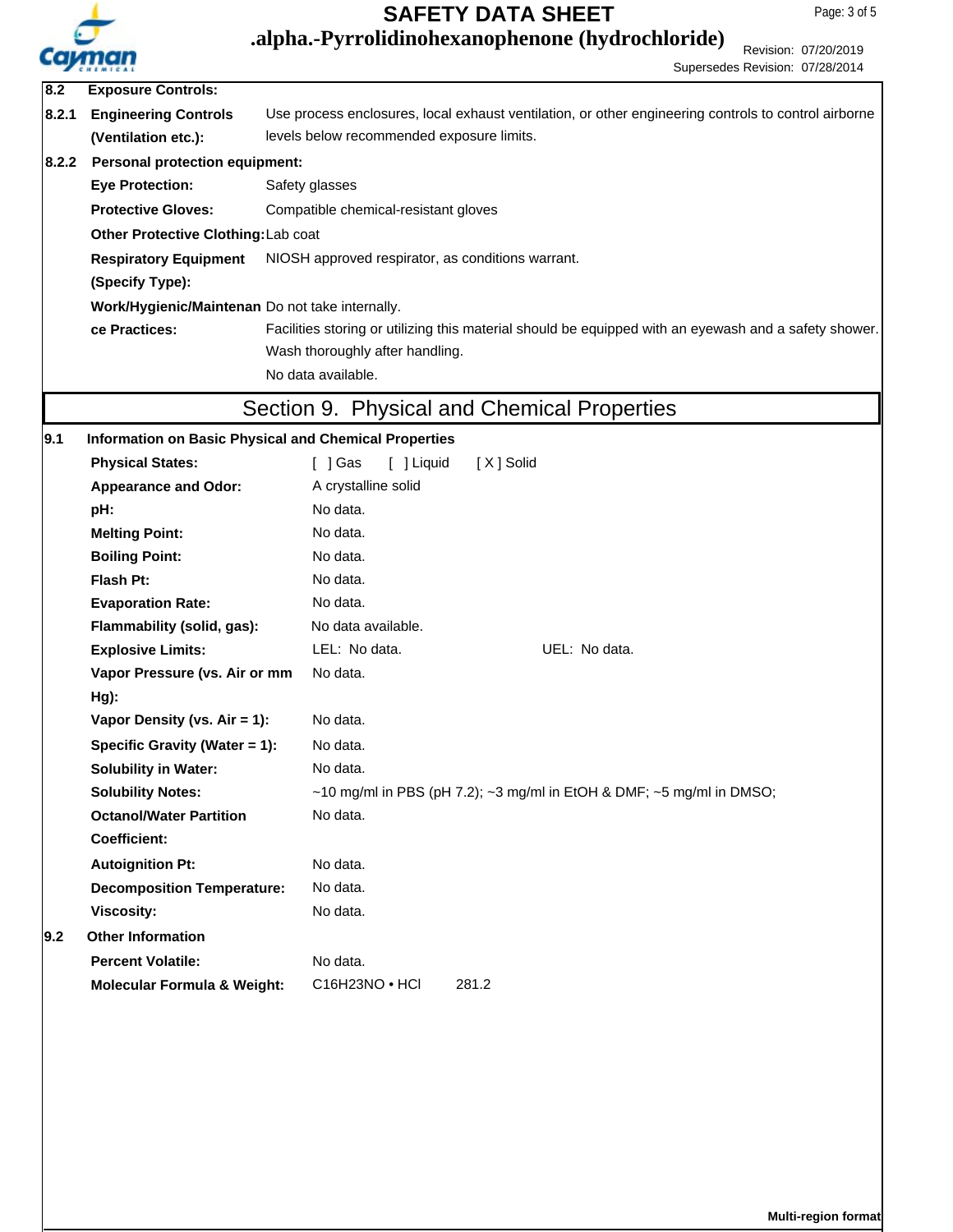

Page: 4 of 5

## **.alpha.-Pyrrolidinohexanophenone (hydrochloride)**

Revision: 07/20/2019 Supersedes Revision: 07/28/2014

|                                                   |                                                       |                                                | Section 10. Stability and Reactivity                                                     |            |             |              |             |  |  |
|---------------------------------------------------|-------------------------------------------------------|------------------------------------------------|------------------------------------------------------------------------------------------|------------|-------------|--------------|-------------|--|--|
| 10.1                                              | No data available.<br><b>Reactivity:</b>              |                                                |                                                                                          |            |             |              |             |  |  |
| 10.2                                              | Stability:                                            |                                                | Unstable [ ]<br>Stable $[X]$                                                             |            |             |              |             |  |  |
| 10.3                                              | <b>Stability Note(s):</b>                             |                                                | Stable if stored in accordance with information listed on the product insert.            |            |             |              |             |  |  |
|                                                   | <b>Polymerization:</b>                                |                                                | Will not occur [X]<br>Will occur [ ]                                                     |            |             |              |             |  |  |
| 10.4                                              | <b>Conditions To Avoid:</b>                           |                                                | No data available.                                                                       |            |             |              |             |  |  |
| 10.5                                              | Incompatibility - Materials No data available.        |                                                |                                                                                          |            |             |              |             |  |  |
|                                                   | To Avoid:                                             |                                                |                                                                                          |            |             |              |             |  |  |
| <b>Hazardous</b><br>No data available.<br>10.6    |                                                       |                                                |                                                                                          |            |             |              |             |  |  |
|                                                   | <b>Byproducts:</b>                                    |                                                | <b>Decomposition or</b>                                                                  |            |             |              |             |  |  |
|                                                   |                                                       |                                                |                                                                                          |            |             |              |             |  |  |
|                                                   |                                                       |                                                | Section 11. Toxicological Information                                                    |            |             |              |             |  |  |
| 11.1                                              | Information on                                        |                                                | The toxicological effects of this product have not been thoroughly studied.              |            |             |              |             |  |  |
|                                                   |                                                       | <b>Toxicological Effects:</b>                  |                                                                                          |            |             |              |             |  |  |
| CAS#                                              |                                                       |                                                | <b>Hazardous Components (Chemical Name)</b>                                              | <b>NTP</b> | <b>IARC</b> | <b>ACGIH</b> | <b>OSHA</b> |  |  |
|                                                   | 13415-59-3                                            |                                                | .alpha.-Pyrrolidinohexanophenone (hydrochloride)                                         | n.a.       | n.a.        | n.a.         | n.a.        |  |  |
|                                                   |                                                       |                                                | Section 12. Ecological Information                                                       |            |             |              |             |  |  |
| 12.1                                              | <b>Toxicity:</b>                                      |                                                | Avoid release into the environment.                                                      |            |             |              |             |  |  |
|                                                   |                                                       |                                                | Runoff from fire control or dilution water may cause pollution.                          |            |             |              |             |  |  |
| 12.2                                              | <b>Persistence and</b>                                |                                                | No data available.                                                                       |            |             |              |             |  |  |
|                                                   | Degradability:                                        |                                                |                                                                                          |            |             |              |             |  |  |
| 12.3                                              | <b>Bioaccumulative</b><br>No data available.          |                                                |                                                                                          |            |             |              |             |  |  |
|                                                   |                                                       | Potential:                                     |                                                                                          |            |             |              |             |  |  |
| 12.4                                              |                                                       | No data available.<br><b>Mobility in Soil:</b> |                                                                                          |            |             |              |             |  |  |
| 12.5                                              | Results of PBT and vPvB No data available.            |                                                |                                                                                          |            |             |              |             |  |  |
|                                                   | assessment:                                           |                                                |                                                                                          |            |             |              |             |  |  |
| 12.6                                              |                                                       |                                                | Other adverse effects: No data available.                                                |            |             |              |             |  |  |
|                                                   |                                                       |                                                | Section 13. Disposal Considerations                                                      |            |             |              |             |  |  |
| 13.1                                              |                                                       |                                                | Waste Disposal Method: Dispose in accordance with local, state, and federal regulations. |            |             |              |             |  |  |
|                                                   |                                                       |                                                | Section 14. Transport Information                                                        |            |             |              |             |  |  |
| 14.1                                              |                                                       | <b>LAND TRANSPORT (US DOT):</b>                |                                                                                          |            |             |              |             |  |  |
|                                                   |                                                       | <b>DOT Proper Shipping Name:</b>               | Not dangerous goods.                                                                     |            |             |              |             |  |  |
|                                                   | <b>DOT Hazard Class:</b>                              |                                                |                                                                                          |            |             |              |             |  |  |
| <b>UN/NA Number:</b>                              |                                                       |                                                |                                                                                          |            |             |              |             |  |  |
| 14.1<br><b>LAND TRANSPORT (European ADR/RID):</b> |                                                       |                                                |                                                                                          |            |             |              |             |  |  |
|                                                   | Not dangerous goods.<br><b>ADR/RID Shipping Name:</b> |                                                |                                                                                          |            |             |              |             |  |  |
|                                                   | <b>UN Number:</b>                                     |                                                |                                                                                          |            |             |              |             |  |  |
|                                                   | <b>Hazard Class:</b>                                  |                                                |                                                                                          |            |             |              |             |  |  |
|                                                   |                                                       |                                                |                                                                                          |            |             |              |             |  |  |
|                                                   |                                                       |                                                |                                                                                          |            |             |              |             |  |  |
|                                                   |                                                       |                                                |                                                                                          |            |             |              |             |  |  |
|                                                   |                                                       |                                                |                                                                                          |            |             |              |             |  |  |
|                                                   | Multi-region format                                   |                                                |                                                                                          |            |             |              |             |  |  |